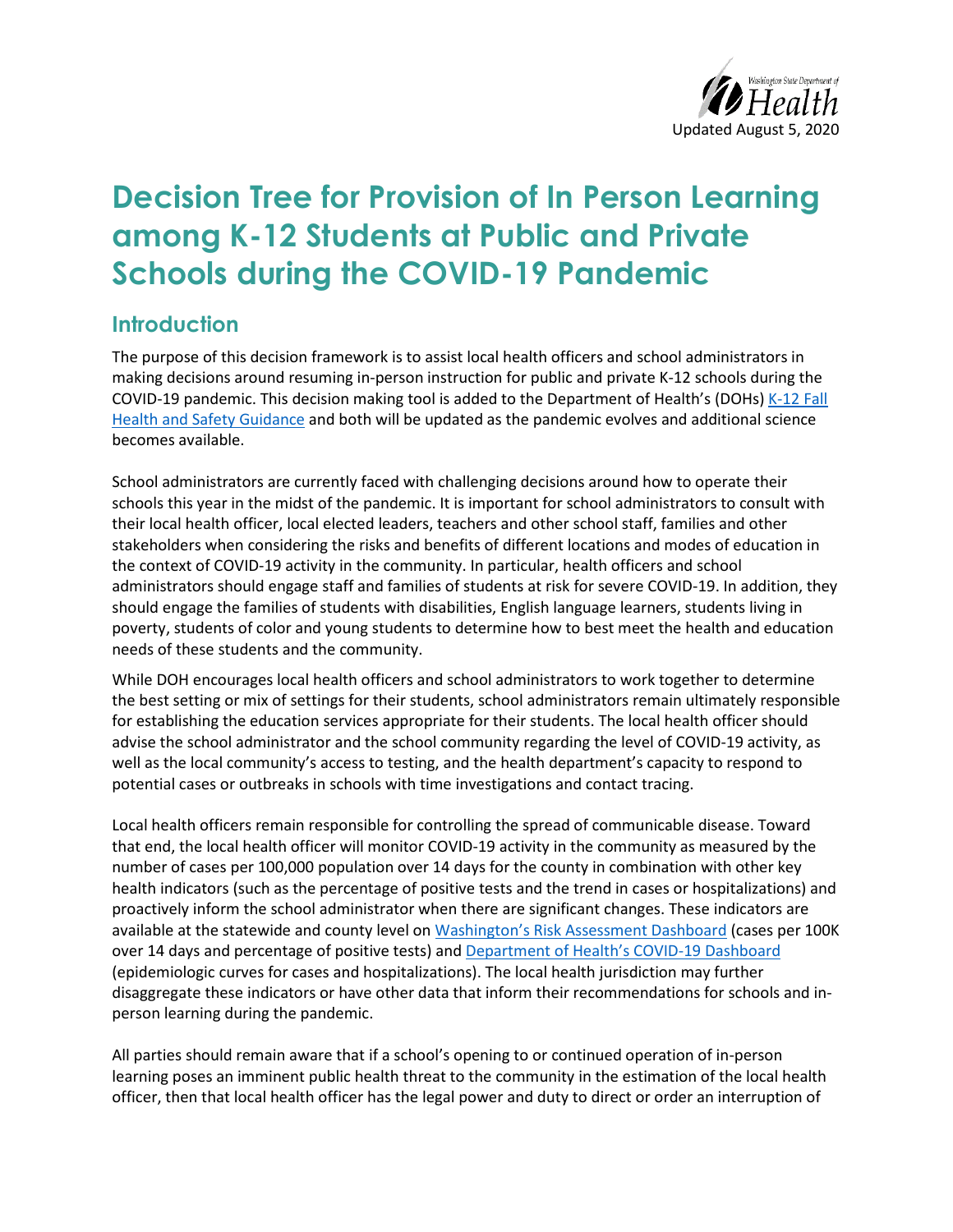in-person learning [\(WAC 246-110-020\)](https://app.leg.wa.gov/wac/default.aspx?cite=246-110-020). School administrators are obligated to cooperate with investigations, directives, and orders of the local health officer [\(WAC 246-101-420\)](https://app.leg.wa.gov/wac/default.aspx?cite=246-101&full=true#246-101-420).

## **Background**

In developing this guidance, DOH reviewed the experiences of other countries that resumed some degree of in-person educational instruction earlier this year. The countries that resumed in-person instruction generally had low and decreasing rates of COVID-19 cases in the community. Table 1 shows that the incidence rates in several countries that resumed in-person educational instruction were below 35 cases / 1,000,000 population / day. As of July 23, 2020, Washington State had an incidence rate that was almost three times higher at 92 cases / 1,000,000 population / day. In addition, the rate of COVID-19 in Washington slightly increased during the prior 20 days whereas the trend in the rate of COVID-19 was decreasing in most other countries in the 20 days before reopening schools.

|                      | Date of<br><b>Reopening</b> | $\sim$ $\sim$ $\sim$<br><b>Daily Cases</b><br>(7-day average) | $-$<br><b>Daily Cases Per</b><br><b>Million Population</b> | Test Positive Rate (%)<br>(7-day average) | <b>Estimated Cases Per</b><br>100,000 Population<br>Per 14 days |
|----------------------|-----------------------------|---------------------------------------------------------------|------------------------------------------------------------|-------------------------------------------|-----------------------------------------------------------------|
|                      |                             |                                                               |                                                            |                                           |                                                                 |
| <b>United States</b> |                             | 65,750.4                                                      | 198.6                                                      | 8.3                                       | 278.0                                                           |
| Washington           | $\overline{\phantom{0}}$    | 711                                                           | 92.9                                                       | 5.6                                       | 130.1                                                           |
| Belgium              | 5/18/2020                   | 291.3                                                         | 25.1                                                       | 2.1                                       | 35.1                                                            |
| Denmark              | 4/15/2020                   | 205.7                                                         | 35.5                                                       | 6.2                                       | 49.7                                                            |
| France               | 5/11/2020                   | 1,110.9                                                       | 17.0                                                       | 1.1                                       | 23.8                                                            |
| Germany              | 5/4/2020                    | 1,140.3                                                       | 13.6                                                       | 2.4                                       | 19.0                                                            |
| Greece               | 6/1/2020                    | 5.6                                                           | 0.5                                                        | 0.1                                       | 0.7                                                             |
| Israel               | 5/3/2020                    | 126.7                                                         | 14.6                                                       | 1.4                                       | 20.4                                                            |
| Japan                | 4/24/2020                   | 439                                                           | 3.5                                                        | 8.7                                       | 4.9                                                             |
| South Korea          | 6/8/2020                    | 44.4                                                          | 0.9                                                        | 0.3                                       | 1.3                                                             |
| New Zealand          | 5/14/2020                   | 1.1                                                           | 0.2                                                        | $\Omega$                                  | 0.3                                                             |
| Norway               | 4/20/2020                   | 93.3                                                          | 17.2                                                       | 3.8                                       | 24.1                                                            |
| Switzerland          | 5/11/2020                   | 57.1                                                          | 6.6                                                        | 1.3                                       | 9.2                                                             |
| Taiwan               | 2/25/2020                   | 1.1                                                           | 0.0                                                        | 0.2                                       | $\Omega$                                                        |
| Vietnam              | 5/18/2020                   | 4.6                                                           | 0.0                                                        | $\Omega$                                  | $\Omega$                                                        |

Table 1: School Re-Openings: Country Comparisons on Key Metrics Compared to Current U.S. Data

This table was adapted from the Kaiser Family Foundation "What Do We Know About Children and Coronavirus Transmission?" website accessed on August 2, 2020 at[: https://www.kff.org/coronavirus-covid-19/issue](https://www.kff.org/coronavirus-covid-19/issue-brief/what-do-we-know-about-children-and-coronavirus-transmission/)[brief/what-do-we-know-about-children-and-coronavirus-transmission/](https://www.kff.org/coronavirus-covid-19/issue-brief/what-do-we-know-about-children-and-coronavirus-transmission/)

NOTES: U.S. estimates calculated based on most recent data. France positivity rate from May 24. Vietnam positivity rate from April 29. Data represent 7-day average, as of re-opening date (unless other date noted). SOURCES: COVID-19 data from: Department of Healt[h COVID-19 Data Dashboard](https://www.doh.wa.gov/Emergencies/NovelCoronavirusOutbreak2020COVID19/DataDashboard) retrieved August for data through July 23, 2020 and "Coronavirus Pandemic (COVID-19)". Published online at [OurWorldInData.org.](https://ourworldindata.org/coronavirus) Retrieved on July 28, 2020. School reopening dates from: University of Washington, [Summary of](https://globalhealth.washington.edu/sites/default/files/COVID-19%20Schools%20Summary%20%28updated%29.pdf) School Re-Opening Models and [Implementation](https://globalhealth.washington.edu/sites/default/files/COVID-19%20Schools%20Summary%20%28updated%29.pdf) Approaches During the COVID 19 Pandemic, July 6, 2020.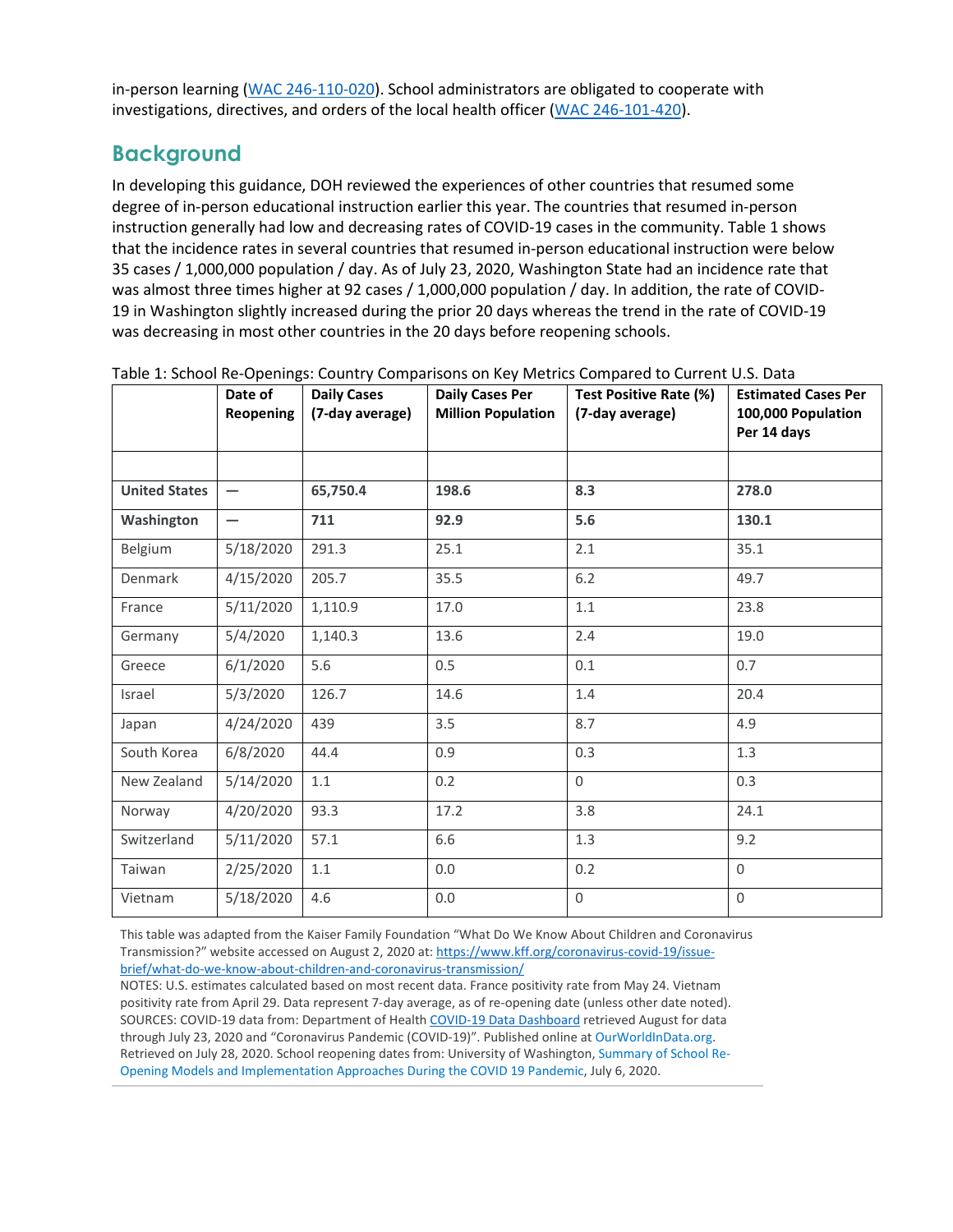In addition to experiencing lower and decreasing community rates of disease, other countries took a very cautious approach to resuming in-person instruction. Most countries initially only resumed inperson learning for a portion of their students, and many implemented a variety of health and safety measures like physical distancing, frequent hand washing, use of face coverings, and frequent environmental cleaning to reduce the spread of COVID-[1](#page-2-0)9 in schools if introduced.<sup>1</sup>

Little data are available on the health impacts of resuming in-person learning when community incidence rates are as high as the current rates in the United States. With limited data, states are taking a wide range of approaches to resuming in-person learning. The Oregon Health Authority recommends in-person instruction for K-3 students if rates are less than 60 cases per 100,000 over 14 days and test positivity is <5%[2](#page-2-1) while the Minnesota Department of Health recommends in-person instruction for elementary students if rates are less than 500 cases / 100,000 population over 14 days<sup>[3](#page-2-2)</sup>.

The decision to resume in-person learning is a complex decision that requires weighing both risks and benefits. When considering thresholds for resuming in-person learning, DOH considered both the health risks of COVID-19 to students, school staff and the surrounding community, as well as the benefits of inperson school to children and their families.

#### Health risks of COVID-19 to students, school staff and the community

The risk of COVID-19 being introduced into the school environment depends on the level of COVID-19 spread in the community. At this time, any degree of in-person instruction will present some risk of infection to students and school staff. It is difficult to predict the number of infections that might occur under different in-person models and levels of transmission in the community.

The full spectrum of illness due to COVID-19 is not completely understood currently. While children generally have mild COVID-19 disease, serious infections have occurred<sup>[4](#page-2-3)</sup>. Teachers and other school staff are at risk for more serious disease, particularly older adults and those with [certain underlying](https://www.cdc.gov/coronavirus/2019-ncov/need-extra-precautions/people-at-increased-risk.html)  [health conditions.](https://www.cdc.gov/coronavirus/2019-ncov/need-extra-precautions/people-at-increased-risk.html) Students and staff that acquire COVID-19 in the school setting can lead to transmission in the school setting as well as in households and the community. DOH is recommending comprehensive and stric[t health and safety measures](https://www.doh.wa.gov/Portals/1/Documents/1600/coronavirus/FallGuidanceK-12.pdf) to minimize the risk of transmission within the school setting.

#### Benefits of school for children

In-person learning provides a broad range of benefits to our children. In addition to providing educational instruction, schools support the development of social and emotional skills; create a safe

[family/healthsafety/Documents/Ready%20Schools%20Safe%20Learners%202020-](https://www.oregon.gov/ode/students-and-family/healthsafety/Documents/Ready%20Schools%20Safe%20Learners%202020-21%20Guidance.pdf?utm_medium=email&utm_source=govdelivery)

<span id="page-2-0"></span><sup>1</sup> Summary of School Re-Opening Models and Implementation Approaches During the COVID 19 Pandemic. July 6, 2020. Available at[: https://globalhealth.washington.edu/sites/default/files/COVID-](https://globalhealth.washington.edu/sites/default/files/COVID-19%20Schools%20Summary%20%28updated%29.pdf)

<span id="page-2-1"></span><sup>19%20</sup>Schools%20Summary%20%28updated%29.pdf<br><sup>2</sup> Ready schools, safe learners: Guidance for school year. Version 3.0.1 July 29, 2020. Available at: [https://www.oregon.gov/ode/students-and-](https://www.oregon.gov/ode/students-and-family/healthsafety/Documents/Ready%20Schools%20Safe%20Learners%202020-21%20Guidance.pdf?utm_medium=email&utm_source=govdelivery)

<span id="page-2-2"></span><sup>21%20</sup>Guidance.pdf?utm\_medium=email&utm\_source=govdelivery<br><sup>3</sup> Safe Learning Plan for 2020-2021: A Localized Data-Driven Approach. Accessed August 1, 2020 at: [https://mn.gov/covid19/assets/safe-learning-plan\\_tcm1148-442202.pdf](https://mn.gov/covid19/assets/safe-learning-plan_tcm1148-442202.pdf)

<span id="page-2-3"></span><sup>4</sup> Götzinger F, Santiago-García B, Noguera-Julián A, et al. COVID-19 in children and adolescents in Europe: a multinational, multicentre cohort study. *Lancet Child Adolesc Health* 2020. Available at: [https://www.thelancet.com/action/showPdf?pii=S2352-4642%2820%2930177-2.](https://www.thelancet.com/action/showPdf?pii=S2352-4642%2820%2930177-2)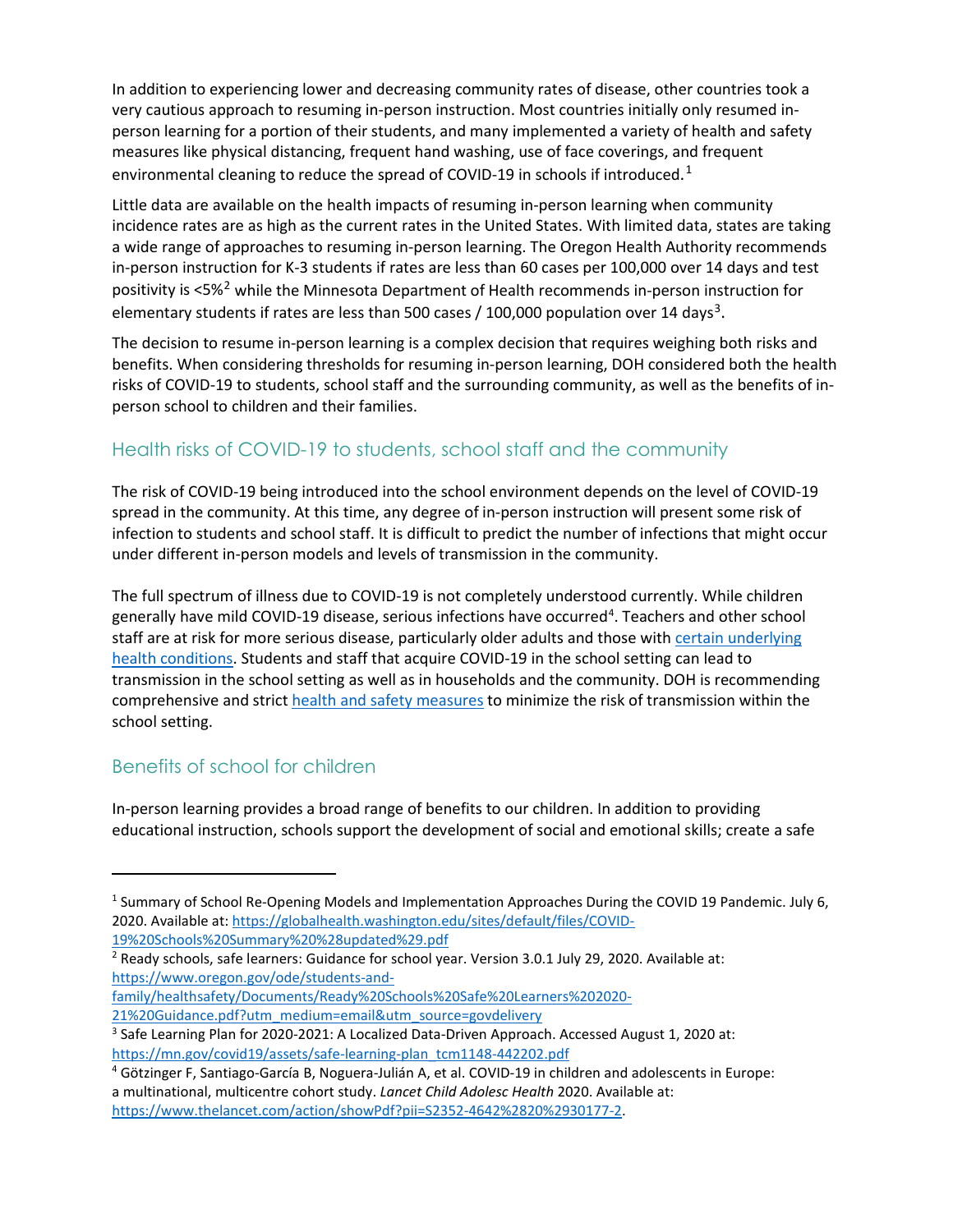environment for learning; address nutritional, behavioral health and other special needs; and facilitate physical activity<sup>[5](#page-3-0)</sup>. The absence of in-person learning may be particularly harmful for children living in poverty, children of color, English language learners, children with diagnosed disabilities, and young children and can further widen inequities in our society<sup>[6](#page-3-1)</sup>.

The decision tree on the following page is designed to assist local health officials and school administrators in determining the degree of in-person learning that is advisable in their school and ensuring that the school is able to implement comprehensive health and safety measures and is ready to respond swiftly if a person with confirmed COVID-19 is identified in the school environment. The Department of Health favors a slow, cautious, phased-in approach to resuming in-person instruction beginning with staff, small groups of our youngest learners, and students who are unable to learn or receive critical services asynchronously. Over time, schools can add additional students to in-person models. In-person learning should be prioritized for elementary school students because they may be less likely to spread COVID-19 than older children<sup>[7](#page-3-2)</sup>, have more difficulty learning asynchronously and may otherwise need to be in a childcare setting if their parent(s) are working. While important to a child's growth and development, the Department also prioritizes educational opportunities over extracurricular activities in the school setting and other discretionary activities in the surrounding community.

# **More COVID-19 Information and Resources**

Stay up-to-date on th[e current COVID-19 situation in Washington,](https://www.doh.wa.gov/Emergencies/Coronavirus) [Governor Inslee's proclamations,](https://www.governor.wa.gov/office-governor/official-actions/proclamations) [symptoms,](https://www.doh.wa.gov/Emergencies/NovelCoronavirusOutbreak2020/FrequentlyAskedQuestions#what-are-symptoms) [how it spreads,](https://www.doh.wa.gov/Emergencies/NovelCoronavirusOutbreak2020/FrequentlyAskedQuestions#spread) an[d how and when people should get tested.](https://www.doh.wa.gov/Emergencies/NovelCoronavirusOutbreak2020/TestingforCOVID19) See our [Frequently Asked](https://www.doh.wa.gov/Emergencies/NovelCoronavirusOutbreak2020/FrequentlyAskedQuestions)  [Questions](https://www.doh.wa.gov/Emergencies/NovelCoronavirusOutbreak2020/FrequentlyAskedQuestions) for more information.

A person's race/ethnicity or nationality does not, itself, put them at greater risk of COVID-19. However, data are revealing that communities of color are being disproportionately impacted by COVID-19- this is due to the effects of racism, and in particular, structural racism, that leaves some groups with fewer opportunities to protect themselves and their communities. [Stigma will not help to fight the illness.](https://medium.com/wadepthealth/it-takes-all-of-us-to-reduce-stigma-during-disease-outbreaks-310db60dce29) Share accurate information with others to keep rumors and misinformation from spreading.

- [WA State Department of Health 2019 Novel Coronavirus Outbreak \(COVID-19\)](https://www.doh.wa.gov/emergencies/coronavirus)
- [WA State Coronavirus Response \(COVID-19\)](https://coronavirus.wa.gov/)
- [Find Your Local Health Department or District](https://www.doh.wa.gov/AboutUs/PublicHealthSystem/LocalHealthJurisdictions)
- [CDC Coronavirus \(COVID-19\)](https://www.cdc.gov/coronavirus/2019-ncov/index.html)
- [Stigma Reduction](https://www.doh.wa.gov/Emergencies/NovelCoronavirusOutbreak2020/StigmaReduction) Resources

**Have more questions about COVID-19?** Call our hotline: **1-800-525-0127,** Monday – Friday, 6 a.m. to 10 p.m., Weekends: 8 a.m. to 6 p.m. For interpretative services, **press #** when they answer and **say your language.** For questions about your own health, COVID-19 testing, or testing results, please contact a health care provider.

To request this document in another format, call 1-800-525-0127. Deaf or hard of hearing customers, please call 711 [\(Washington Relay\)](https://www.dshs.wa.gov/altsa/odhh/telecommunication-relay-services) or email [civil.rights@doh.wa.gov.](mailto:civil.rights@doh.wa.gov)

<span id="page-3-0"></span><sup>5</sup> CDC. The Importance of Reopening America's Schools this Fall. Accessed August 1, 2020 at

<span id="page-3-1"></span><https://www.cdc.gov/coronavirus/2019-ncov/community/schools-childcare/reopening-schools.html>6 Levinson M, Phil D, Cevik M, Lipsitch M. Reopening Primary Schools during the Pandemic. *New Eng J Med* 2020. <sup>7</sup> Park YJ, Choe YJ, Park O, Park SY, Kim YM, Kim J, et al. Contact tracing during coronavirus disease outbreak, South

<span id="page-3-2"></span>Korea, 2020. *Emerg Infect Dis* 2020. Available at:<https://doi.org/10.3201/eid2610.201315>